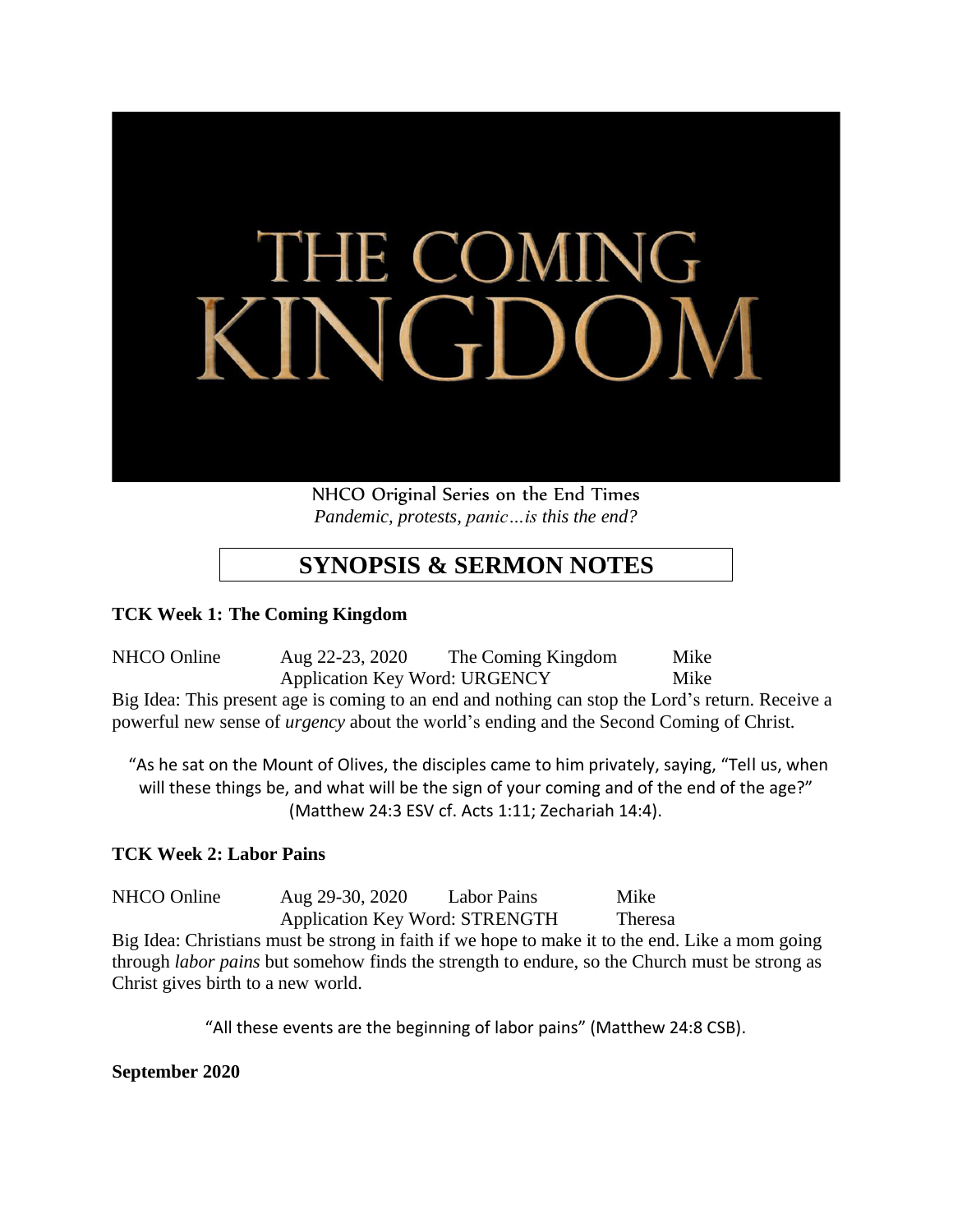### **TCK Week 3: The Return of Israel**

NHCO Online Sep 5-6, 2020 The Return of Israel Mike Application Key Words: WATCH & PRAY Mark & Jalee Big Idea: Keep your eye on Israel, the epicenter of the Second Coming. Many Christians are not familiar or aware of the nation of Israel or its role in the coming Kingdom, but we must! *Watch and pray* for the peace of Jerusalem, for it will be center stage for the greatest event in human history.

"Jerusalem will be trampled underfoot by the Gentiles until the times of the Gentiles are fulfilled" (Luke 21:24 NASB).

"Jesus left the temple and was going away, when his disciples came to point out to him the buildings of the temple. <sup>2</sup> But he answered them, "You see all these, do you not? Truly, I say to you, there will not be left here one stone upon another that will not be thrown down" (Matthew 24:1-2 ESV cf. Ezekiel 37).

## **TCK Week 4: The Final Sign**

NHCO Online Sep 12-13, 2020 The Final Sign Mike Application Key Word: WITNESS Earl Big Idea: Jesus predicted the Gospel of the Kingdom would expand throughout the whole world and then the end will come. Each one reach one while we have daylight, for night is coming when no one can work. As we do we are cooperating wonderfully with what Jesus prophesied: You will be His *witness.*

> "And this gospel of the kingdom will be proclaimed throughout the whole world as a testimony to all nations, and then the end will come" (Matthew 24:14 ESV).

## **TCK Week 5: The Rapture**

NHCO Online Sep 19-20, 2020 The Rapture Mike Application Key Words: REPENT Lori

Big Idea: *Repent* from the "weight" of sin so when the Rapture happens you will take flight by the grace of God. Don't let anything of this world weigh you down. Break addictions! Be set free of hurts, hang-ups, and habits.

"And he will send out his angels with a loud trumpet call, and they will gather his elect from the four winds, from one end of heaven to the other...<sup>40</sup> Then two men will be in the field; one will be taken and one left. <sup>41</sup> Two women will be grinding at the mill; one will be taken and one left" (Matthew 24:31, 40, 41 ESV cf. 1 Thessalonians 4:17).

## **TCK Week 6: The Second Coming**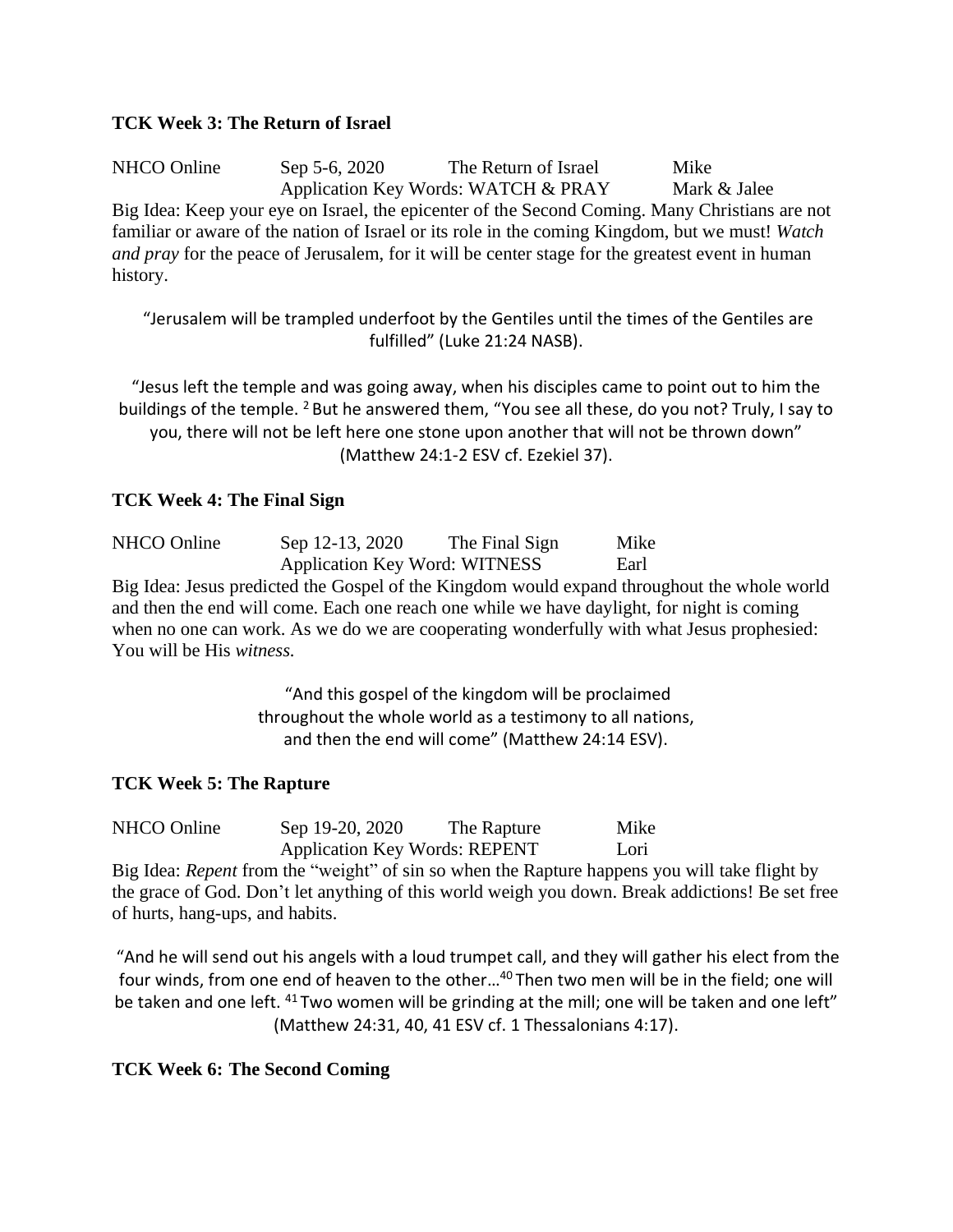NHCO Online Sep 26-27, 2020 The Second Coming Mike Application Key Word: EXCHANGE Glenn Big Idea: You've heard it said, "You can't take it with you when you die." But what if that's actually not true? When you visit a foreign country you will need to exchange your American dollars for their currency. So in the same way you can *exchange* the currency of this world for the "currency" of Heaven. Spend your temporal capital on eternal gains.

"And then at last, the sign that the Son of Man is coming will appear in the heavens, and there will be deep mourning among all the peoples of the earth. And they will see the Son of Man coming on the clouds of heaven with power and great glory" (Matthew 24:30 NLT).

#### **October 2020**

#### **TCK Week 7: When Will Jesus Return?**

NHCO Online Oct 3-4, 2020 When Will Jesus Return? Mike Application Key Word: INTENTIONALITY Rich Big Idea: Take all the areas of your life--work, family, hobbies, etc.--and with prayerful *intentionality* make them count for eternity. All your experiences, good and bad, can be redeemed for God's future plans for this world.

*"These are My appointed feasts, the appointed feasts of the Lord, which you are to proclaim as sacred assemblies" (Leviticus 23:2 NIV cf. Numbers 15:15-16).*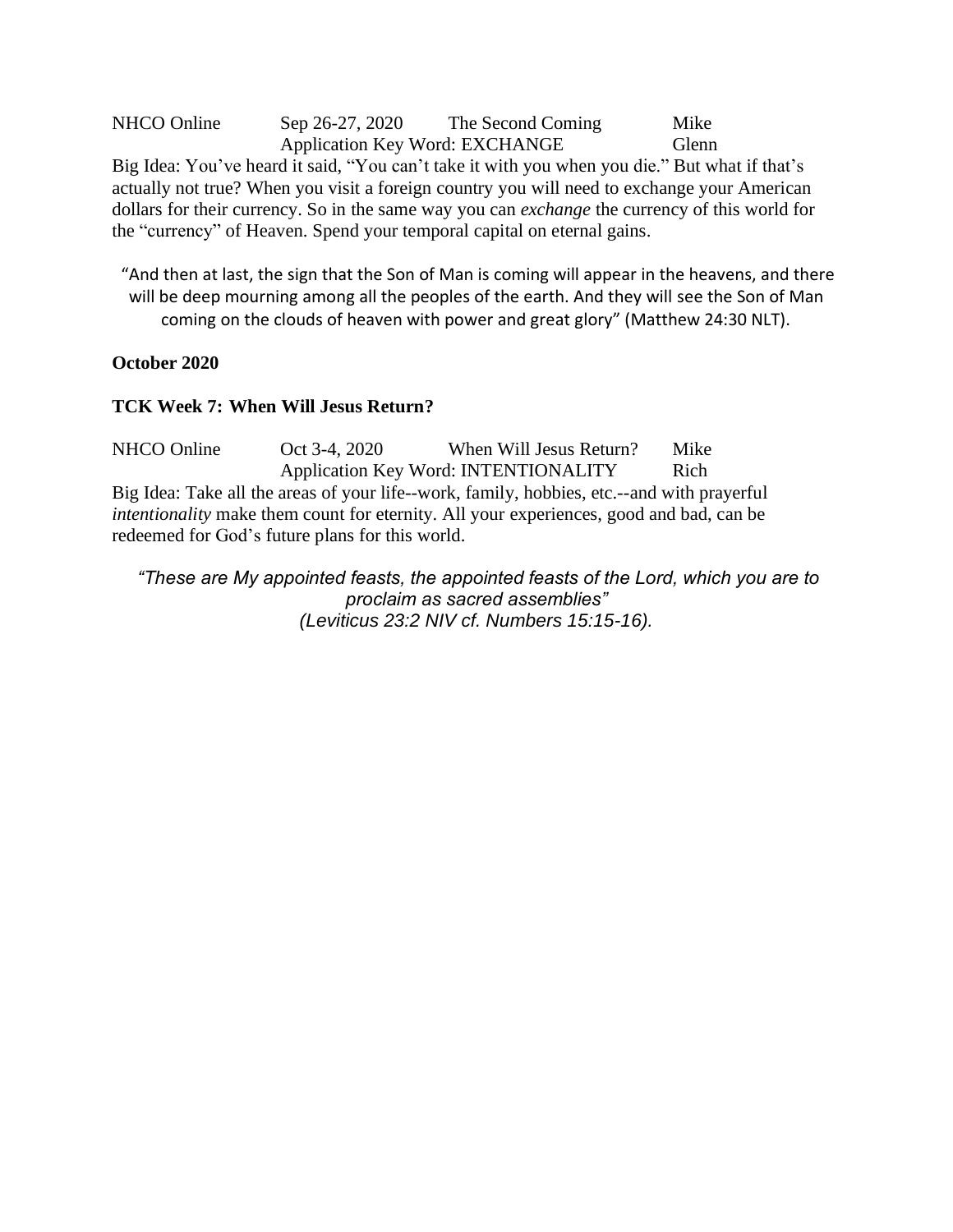## THE COMING KINGDOM **Week 1: Introduction**

*Pandemic, protests, panic…is this the end?*

"Tell us, when will these things be, and what will be the sign of your coming and of the end of the age?"

*What we will cover in this series:*

**Labor**

**The Return of**

The Sign

The <u>second</u>

**The**

**Will Jesus Return?**

"And then at last, the sign that the Son of Man is coming will appear in the heavens, and there will be deep mourning among all the peoples of the earth. And they will see the Son of Man coming on the clouds of heaven with power and great glory" (Matthew 24:30 NIV).

Everybody say… **URGENCY** *What does it mean to be urgent?*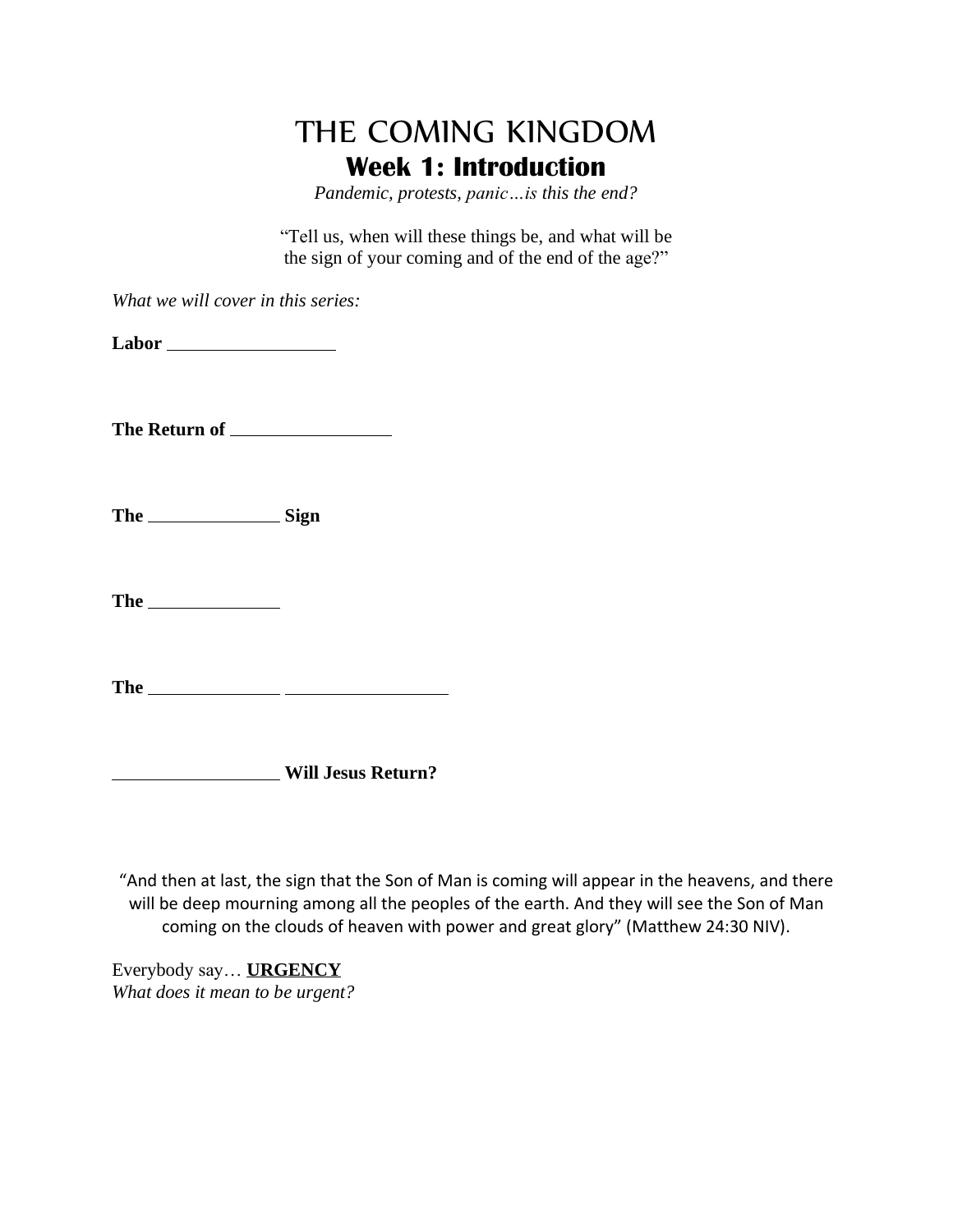**Definition of Urgency: an that or**

"Take to heart what is written in it because the time is near" (Revelation 1:3 NIV).

**Kahikianamaikeaupuni: "The Coming**

**Questions for Reflection & Discussion** 1. By faith what do you believe God was saying to you today?

2. Which of the messages in this series are you especially keen to hear?

3. What future event do we know with absolute certainty will take place on Earth?

4. How do we know with certainty Jesus will return?

5. If we know the Second Coming is inevitable and unstoppable, how should we live?

6. What is urgency? What is it not? Give an example.

7. Ask the Lord to search your level of URGENCY. By faith how will your respond in obedience to what He is revealing to you?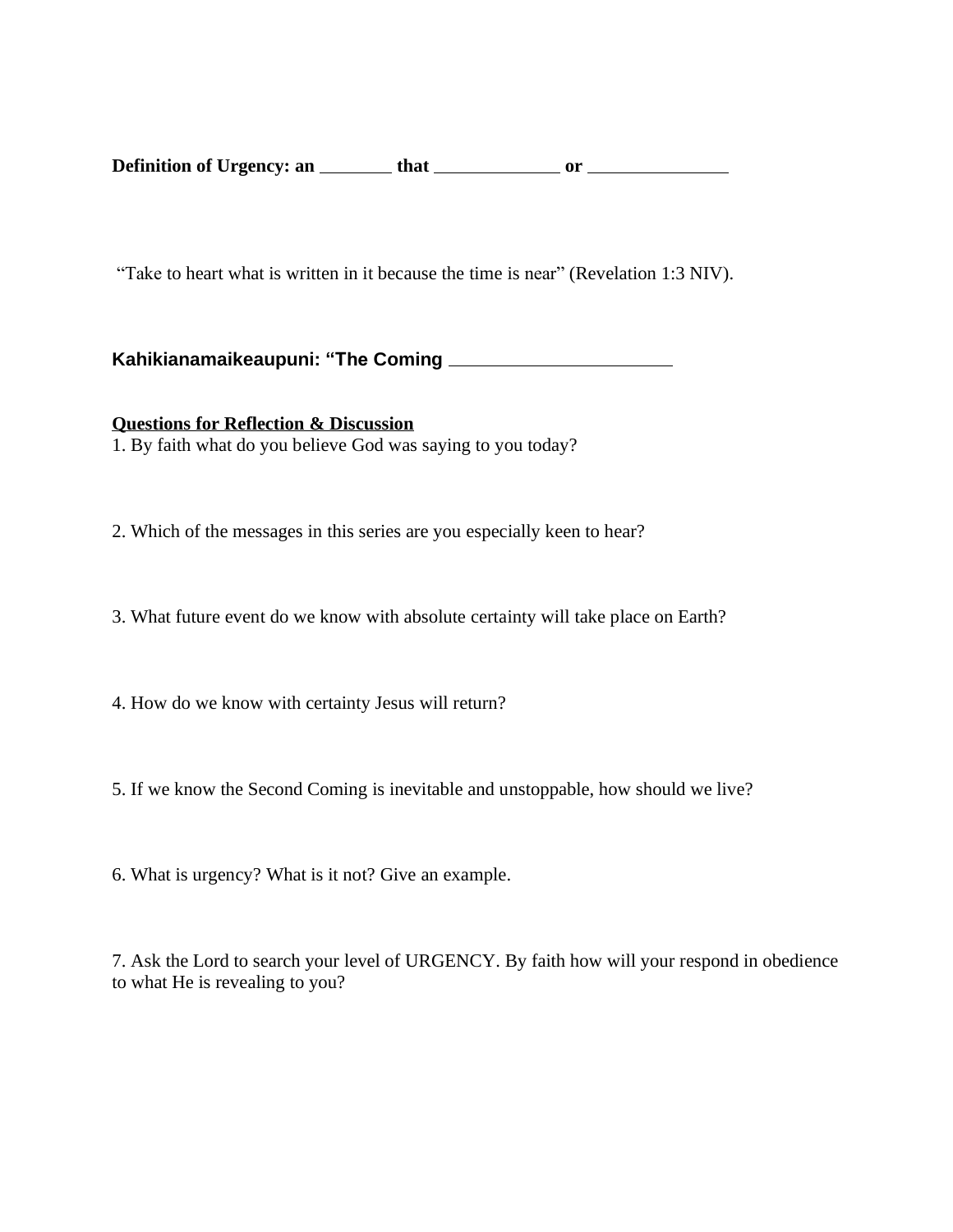# LABOR PAINS **Week 2: The Coming Kingdom**

*Pandemic, protests, panic…is this the end?*

#### **Recap**

Week 1: The King is coming! Application: Urgency

*Prophetic signs before the Return of the Messiah:*

**FALSE**

**AND RUMORS OF**

**F**

**E** 

**P**

**CHRISTIANS**

"9 And when you hear of wars and insurrections, don't panic. Yes, these things must take place first, but the end won't follow immediately" (Luke 21:9 NLT).

**Definition of INSURRECTIONS**: (Gr. Akatastasias)

To rise up in open defiance of authority in order to revolt, rebel, and overthrow that authority.

"All these events are the beginning of labor pains" (Matthew 24:8 CSB).

**Everybody say… LABOR**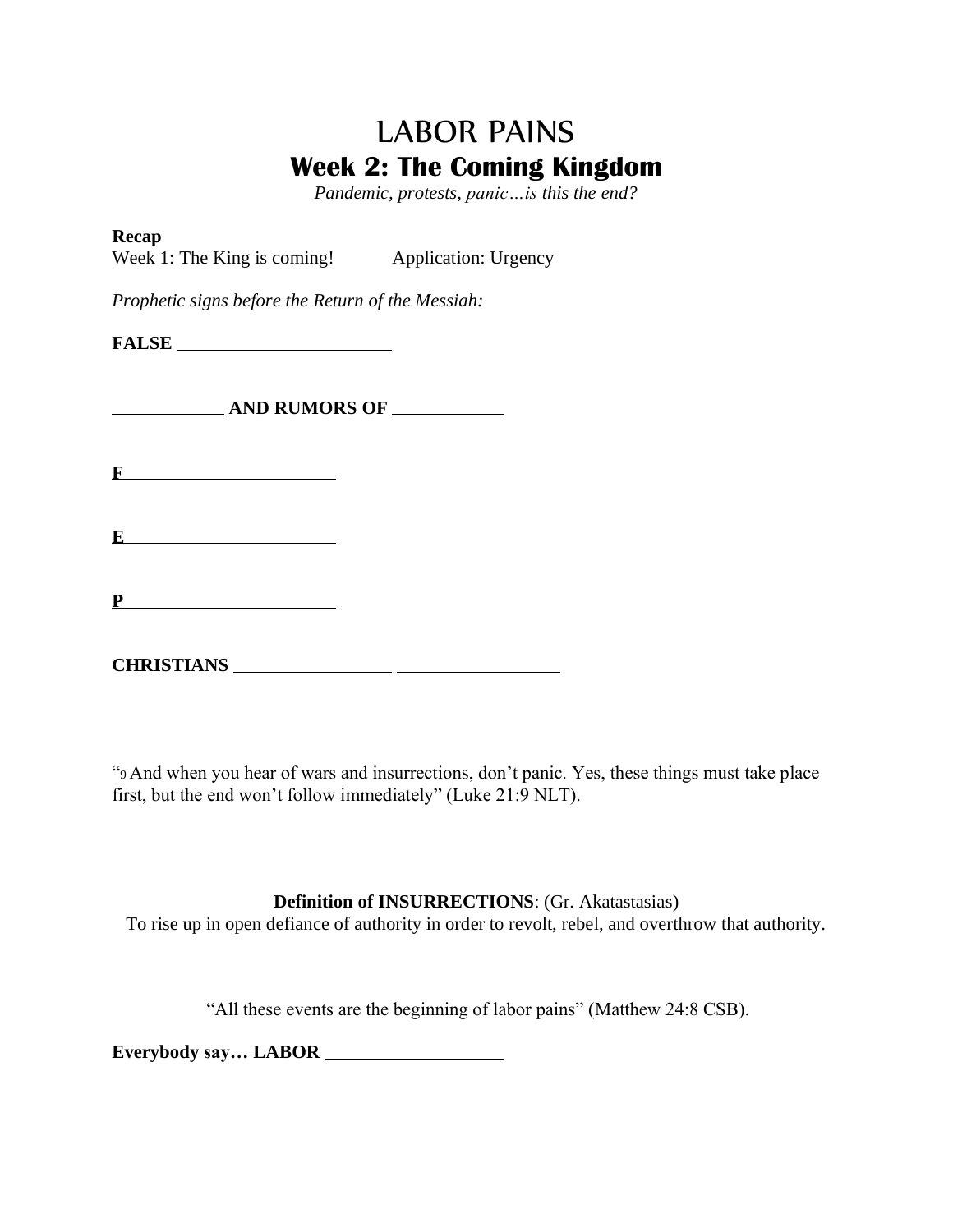"<sup>12</sup> Sin will be rampant everywhere, and the love of many will grow cold. 13But the one who endures to the end will be saved" (Matthew 24:12-13 NLT).

> **SHIFT from to , from to**

### **Questions for Reflection & Discussion**

1. List the preliminary signs that will serve as clues that Christ's Return is imminent.

2. Share your personal experience with these signs.

3. Where in the Gospel does Jesus talk about insurrections like BLM and Antifa?

4. What is the Greek word for insurrection? What does it mean?

5. Why does Jesus say these signs are like "labor pains?"

6. Share any personal experience you have with the birthing process. How is this like the Second Coming?

7. How do you shift from fear to faith, scared to strong?

8. By faith what did the Spirit say to you through Pastor Theresa and how will you obey Him?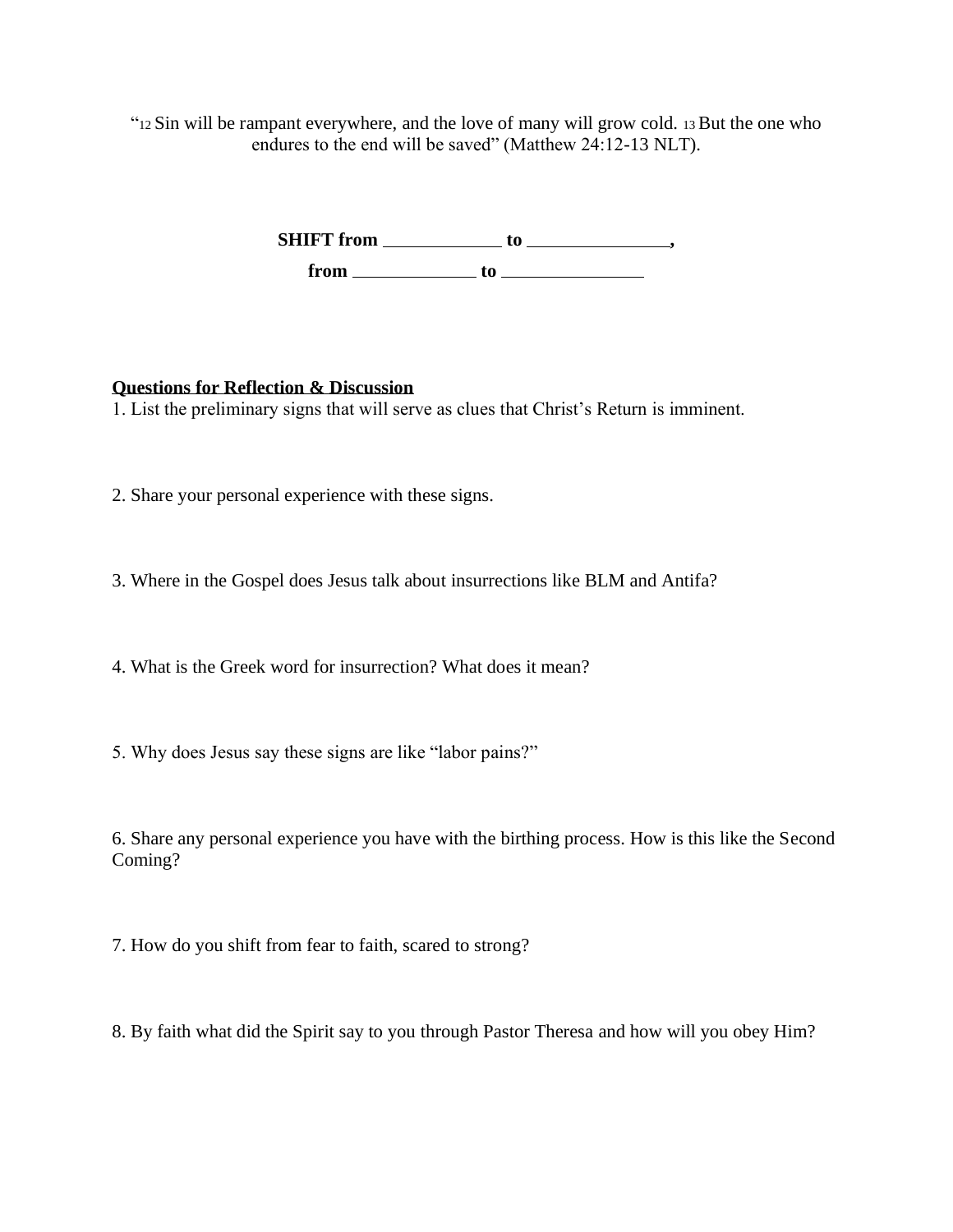# THE RETURN OF ISRAEL **Week 3: The Coming Kingdom**

*Pandemic, protests, panic…is this the end?*

#### **Recap**

Week 1: The King is coming Application: Urgency Week 2: Labor Pains Application: Strong Faith

"Do not be afraid, for I am with you. I will gather you and your children from east and west and from north and south. I will bring my sons and daughters back to Israel from the distant corners of the earth" (Isaiah 43:5-6 NLT).

"I will take you from the nations and gather you from all the countries and bring you into your own land…whose people were gathered from many nations to the mountains of Israel, which had long been desolate. They had been brought out from the nations, and now all of them live in safety…they come home to live in peace in their own land…when I bring them home from the lands of their enemies" (Ezekiel 36:24; 38:8; 39:26-27 TNIV).

Who has ever seen anything as strange as this? Who ever heard of such a thing? Has a nation ever been born in a single day? Has a country ever come forth in a mere moment? (Isaiah 66:8 NLT).

"<sup>32</sup> "Now learn this lesson from the fig tree: As soon as its twigs get tender and its leaves come out, you know that summer is near. <sup>33</sup> Even so, when you see all these things, you know that it is near, right at the door" (Matthew 24:32 NIV).

"Jerusalem will be trampled underfoot by the Gentiles until the times of the Gentiles are fulfilled" (Luke 21:24 NASB).

<sup>34</sup> Truly I tell you, this generation will certainly not pass away until all these things have happened" (Matthew 24:34 NIV).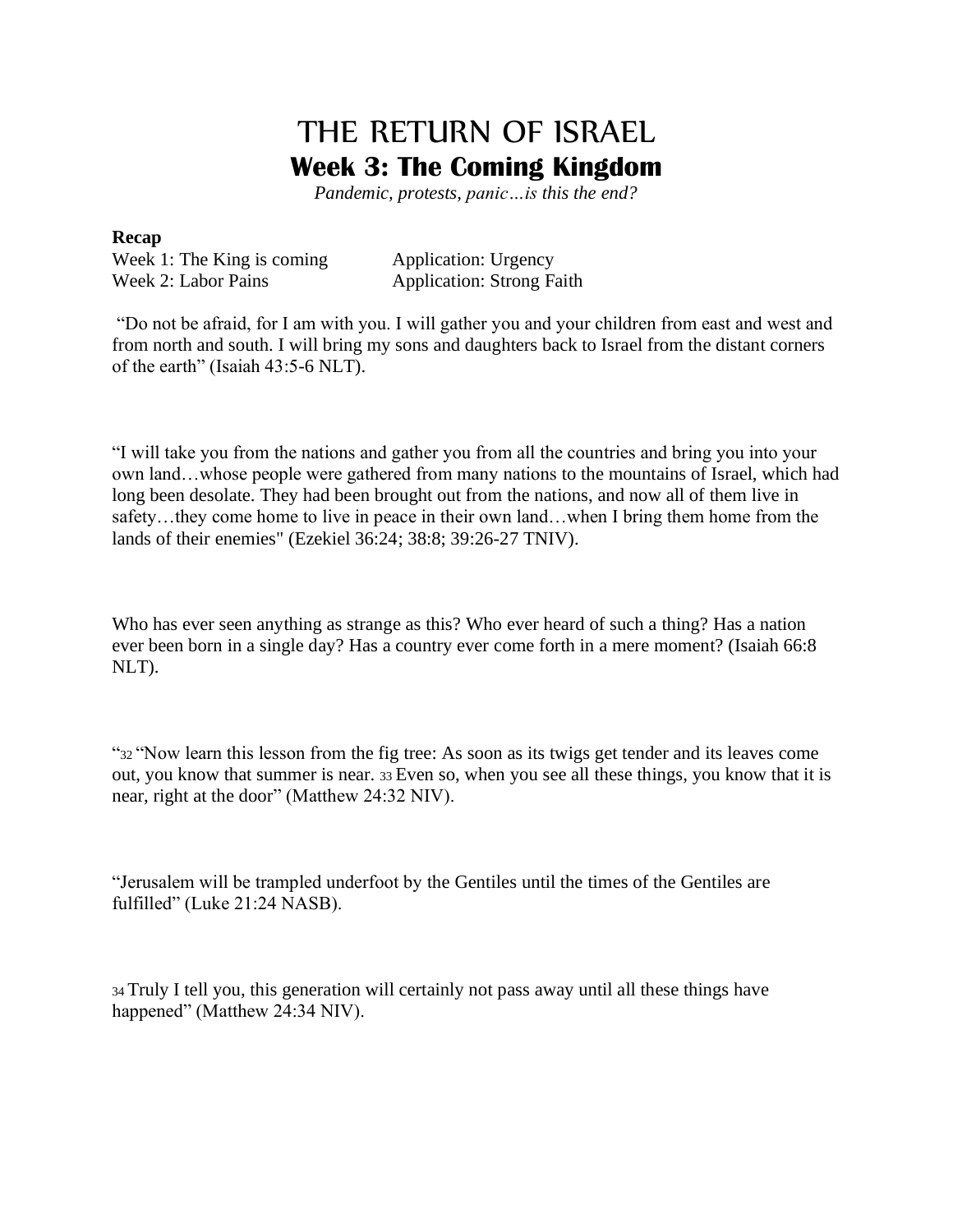#### **Questions for Reflection & Discussion**

1. By faith what did the Father reveal to you in today's message?

2. Before 1948 when was the last time Israelis had sovereignty over Israel?

3. How many times has rulership over Israel changed hands?

4. How do you feel about the supernatural re-emergence of the nation of Israel in modern times?

5. What does this have to do with the Return of Christ?

6. Explain the Fig Tree and what Jesus said about it.

7. Why is it important to "watch and pray" for Israel?

8. By faith what did the Spirit say to you through Pastor Mark and Jalee? And how will you obey Him?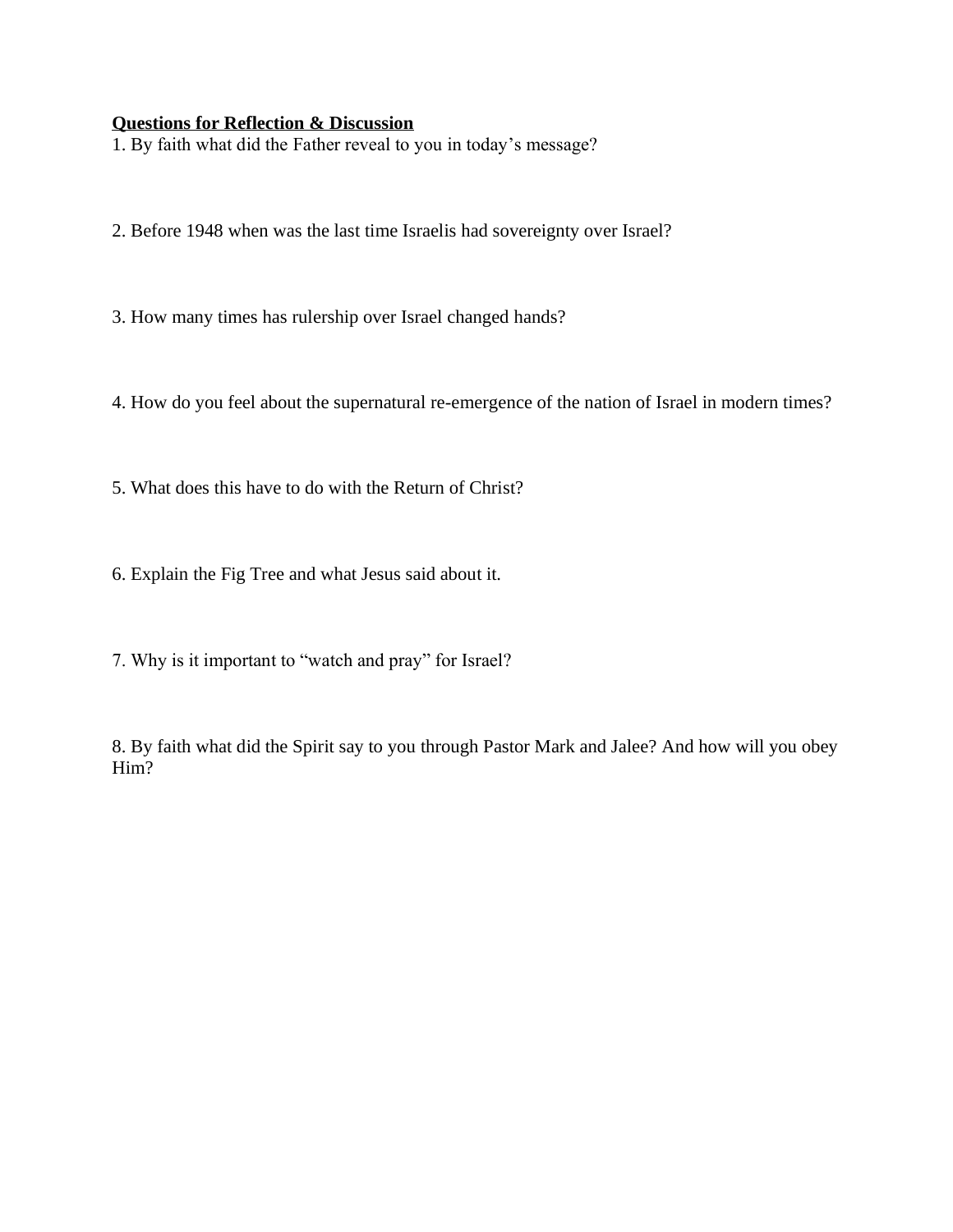## THE FINAL SIGN **Week 4: The Coming Kingdom**

*Pandemic, protests, panic…is this the end?*

#### **Recap**

Week 1: The King is coming Application: Urgency Week 2: Labor Pains Application: Strong Faith Week 3: The Return of Israel Application: Watch and Pray

"And this gospel of the kingdom will be proclaimed throughout the whole world as a testimony to all nations, and then the end will come" (Matthew 24:14 ESV).

"Look forward to the day of God and speed its coming" (2 Peter 3:12 NIV).

SPEED: (Gr.) "SPEUDO:" to hasten, quicken, hurry along, cause something to happen soon

**1. THE FINAL SIGN IS A P**

#### **2. THE FINAL SIGN SAYS P**

"And this gospel of the kingdom will be proclaimed throughout the whole world as a testimony to all nations, and then the end will come" (Matthew 24:14 ESV).

NATIONS: (Gr) "ETHNOS:" people group, ethnicity

## **ETHNOS 2020**

| Countries in the world   | 195              |
|--------------------------|------------------|
| Ethnicities in the world | 17,423           |
| Unreached ethnic groups  | 7,402            |
| Percentage unreached     | 42.5%            |
| People Unreached         | <b>3 BILLION</b> |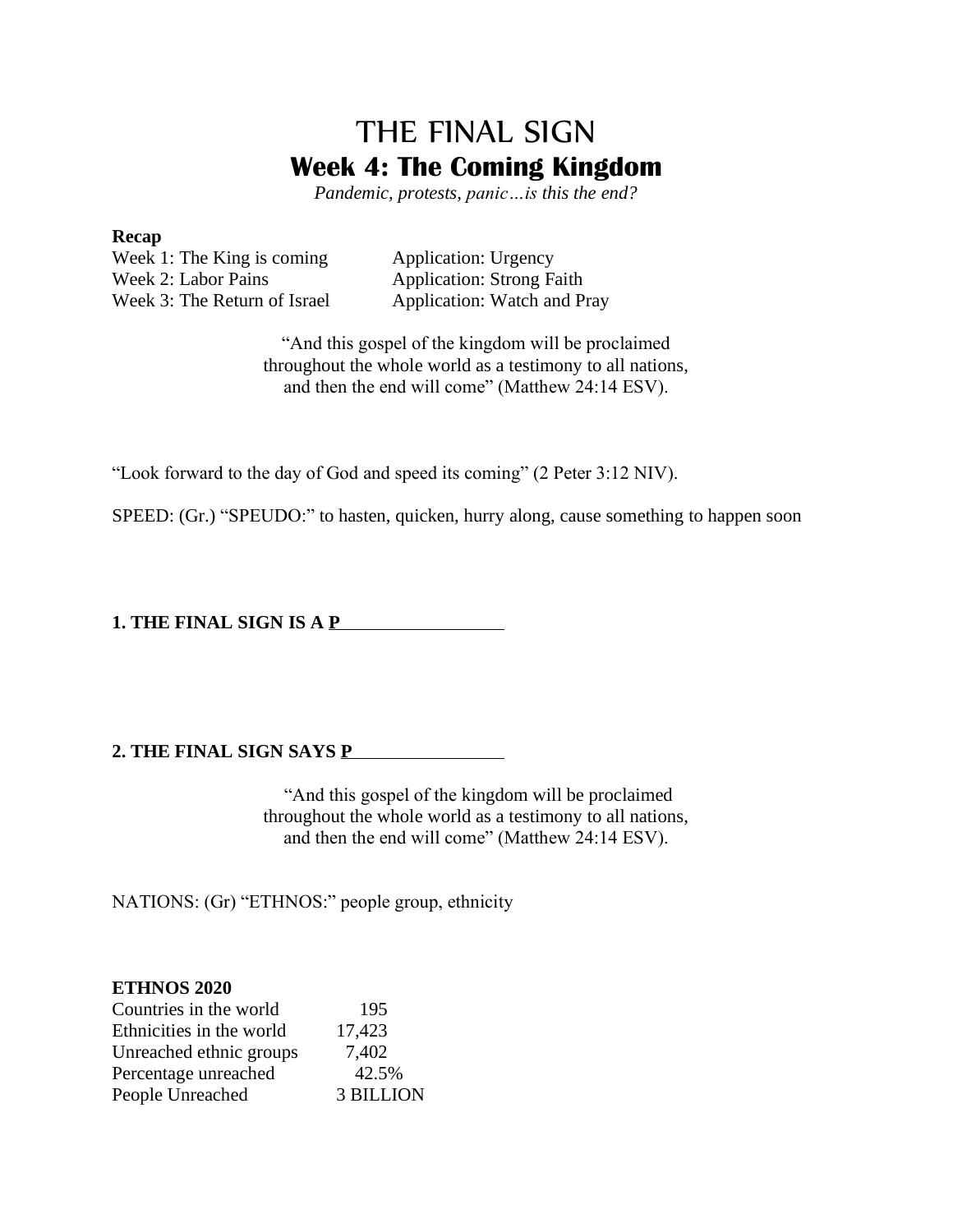#### WWW.JOSHUAPROJECT.NET

### **3. THE FINAL SIGN IS THE G OF THE K**

"<sup>9</sup> During the night Paul had a vision of a man of Macedonia standing and begging him, "Come over to Macedonia and help us" (Acts 16:9 NIV).

[Europe]

[America]

[Hawaii]

| Where is the largest Christian Church in the world?         |  |
|-------------------------------------------------------------|--|
| Where is the fastest growing Christian Church in the world? |  |
| Where is the Gospel of the Kingdom finally headed?          |  |

#### **Questions for Reflection & Discussion**

1. By faith what did the Father say to you in this message?

2. What did Jesus say would be the Final Sign before His coming?

3. How can Christians "speed up" the Return of Christ?

4. What did you learn about the Final Sign being a *prophecy?*

5. What did you learn about why we should *proclaim* the Gospel of the Kingdom?

6. What's the difference between a "Gospel of Salvation" and the "Gospel of the Kingdom?"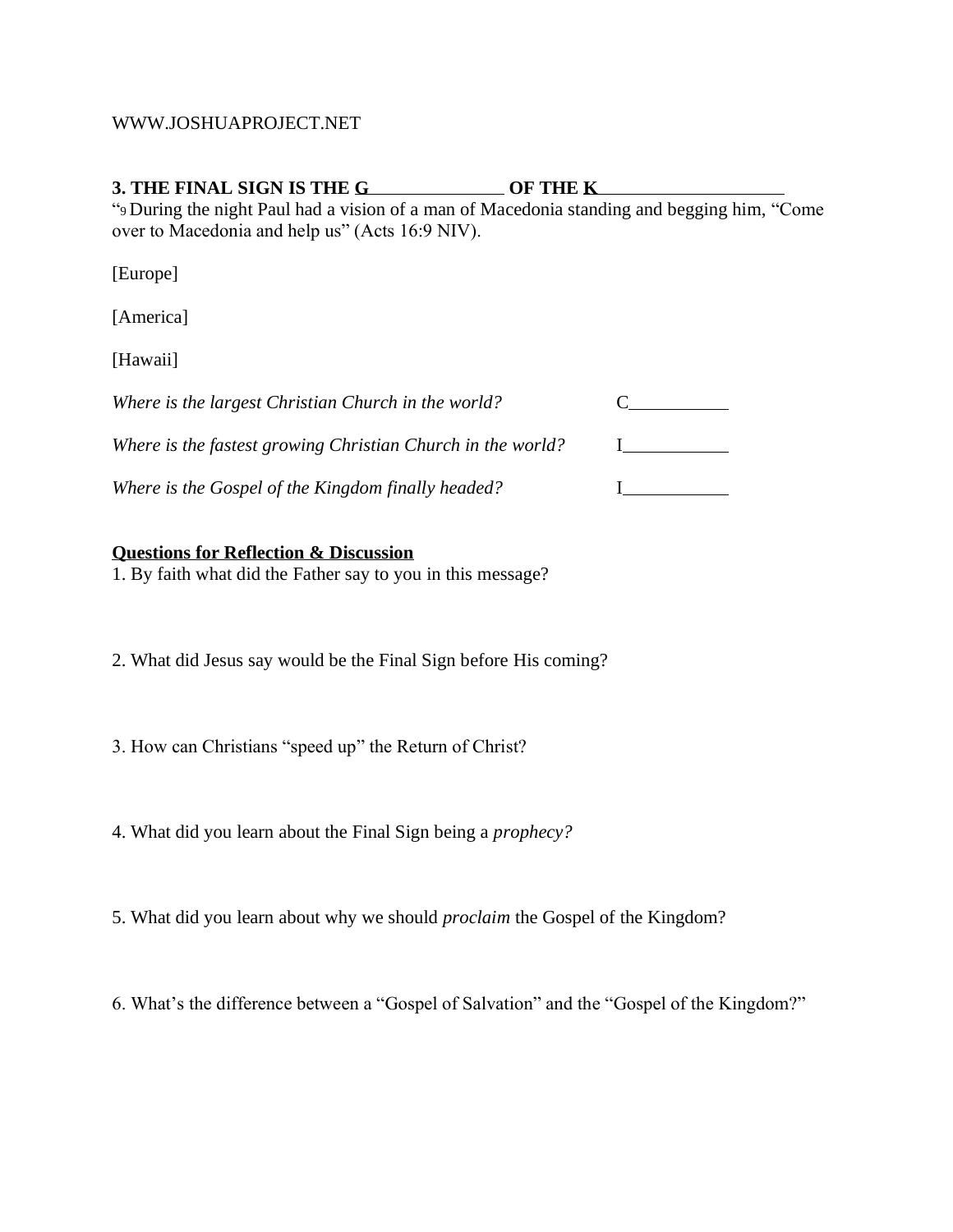7. What direction has the Gospel of the Kingdom been headed in the world and what has been the impact?

8. By faith what did the Spirit reveal to you through Pastor Earl and how will you obey God?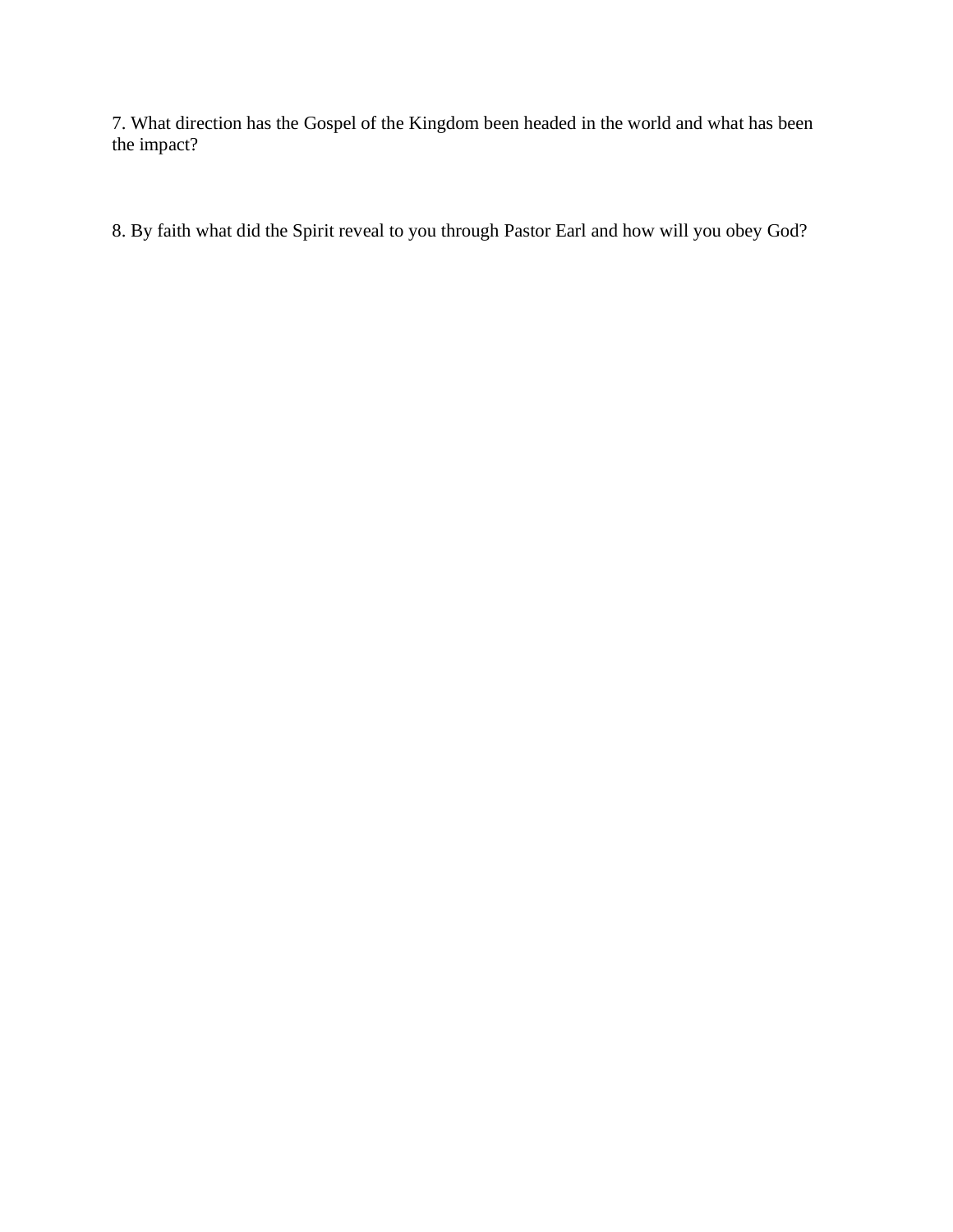## THE RAPTURE **Week 5: The Coming Kingdom**

*Pandemic, protests, panic…is this the end?*

#### **Recap**

Week 1: The King is coming Application: Urgency Week 2: Labor Pains Application: Strong Faith Week 3: The Return of Israel Application: Watch and Pray Week 4: The Final Sign Application: Witness

*How do the Jews say "Happy New Year?"* SHANA TOVA

RAPTURE: a feeling of ecstasy or passion; an experience of being carried away by overwhelming emotion; a mystical experience of the Divine.

"<sup>16</sup> For the Lord himself will descend from heaven with a cry of command, with the voice of an archangel, and with the sound of the trumpet of God. And the dead in Christ will rise first. <sup>17</sup> Then we who are alive, who are left, will be caught up together with them in the clouds to meet the Lord in the air, and so we will always be with the Lord" (1 Thessalonians 4:16-17 ESV).

"And he will send out his angels with a loud trumpet call, and they will gather his elect from the four winds, from one end of heaven to the other…<sup>40</sup> Then two men will be in the field; one will be taken and one left. 41 Two women will be grinding at the mill; one will be taken and one left." (Matthew 24:31, 40, 41 ESV)

LIGET: "a love so irresistible one is compelled to take action"

"The man who is seriously convinced that he deserves to go to hell is not likely to go there, while the man who believes that he is worthy of heaven will certainly never enter that blessed place." A. W. Tozer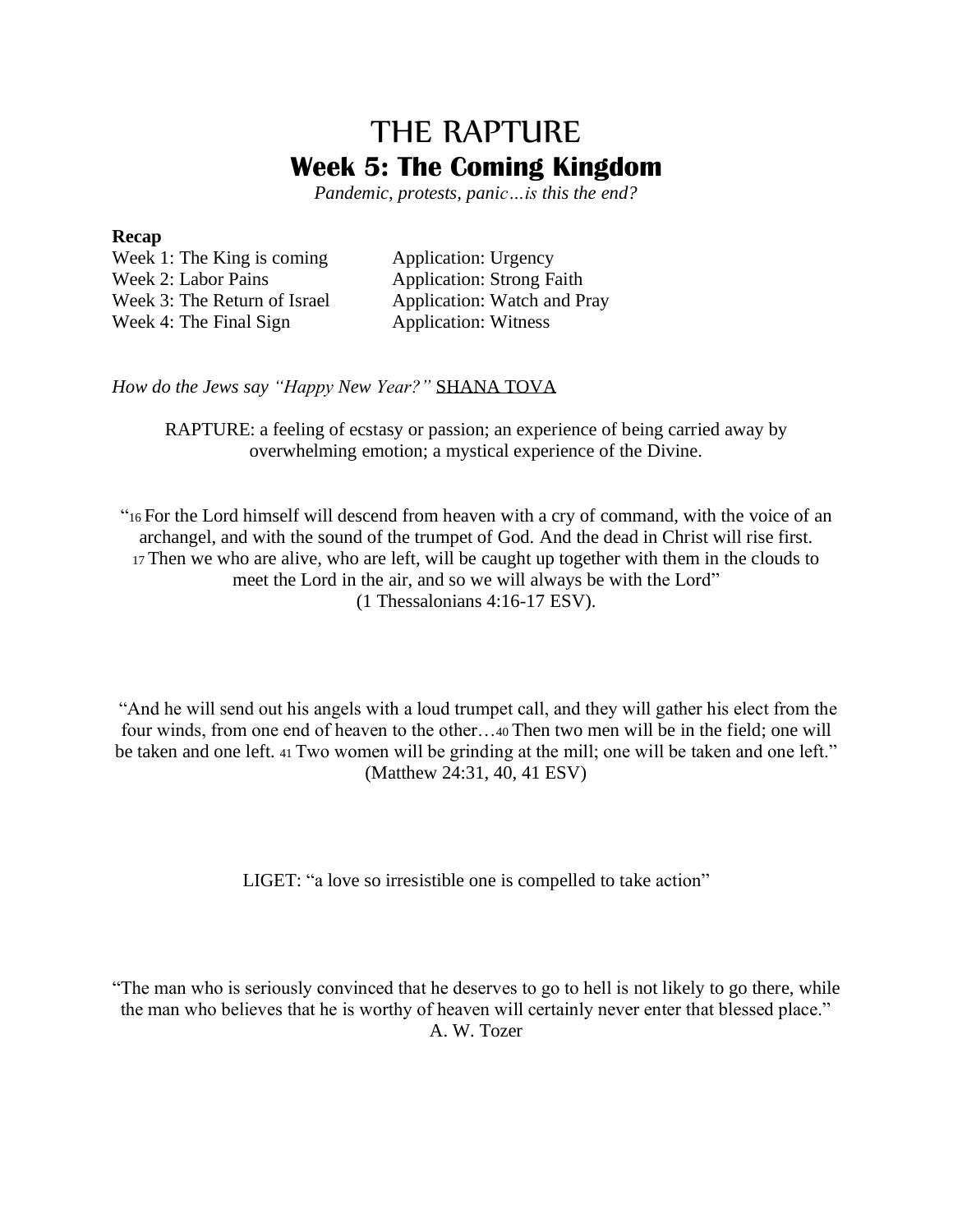## **Questions for Reflection & Discussion**

1. By faith try and pinpoint what the Lord said to you in today's message.

- 2. What is the Rapture and how do Jesus and Paul describe it?
- 3. What special Jewish holiday are we celebrating this weekend?
- 4. How are Rosh Hashanah and the Rapture similar?
- 5. What does LIGET mean? And what does it have to do with the Rapture?
- 6. How do we get people ready for the Rapture?
- 7. Are you ready?
- 8. By faith what did the Spirit say to you through Pastor Lori and how will you obey God?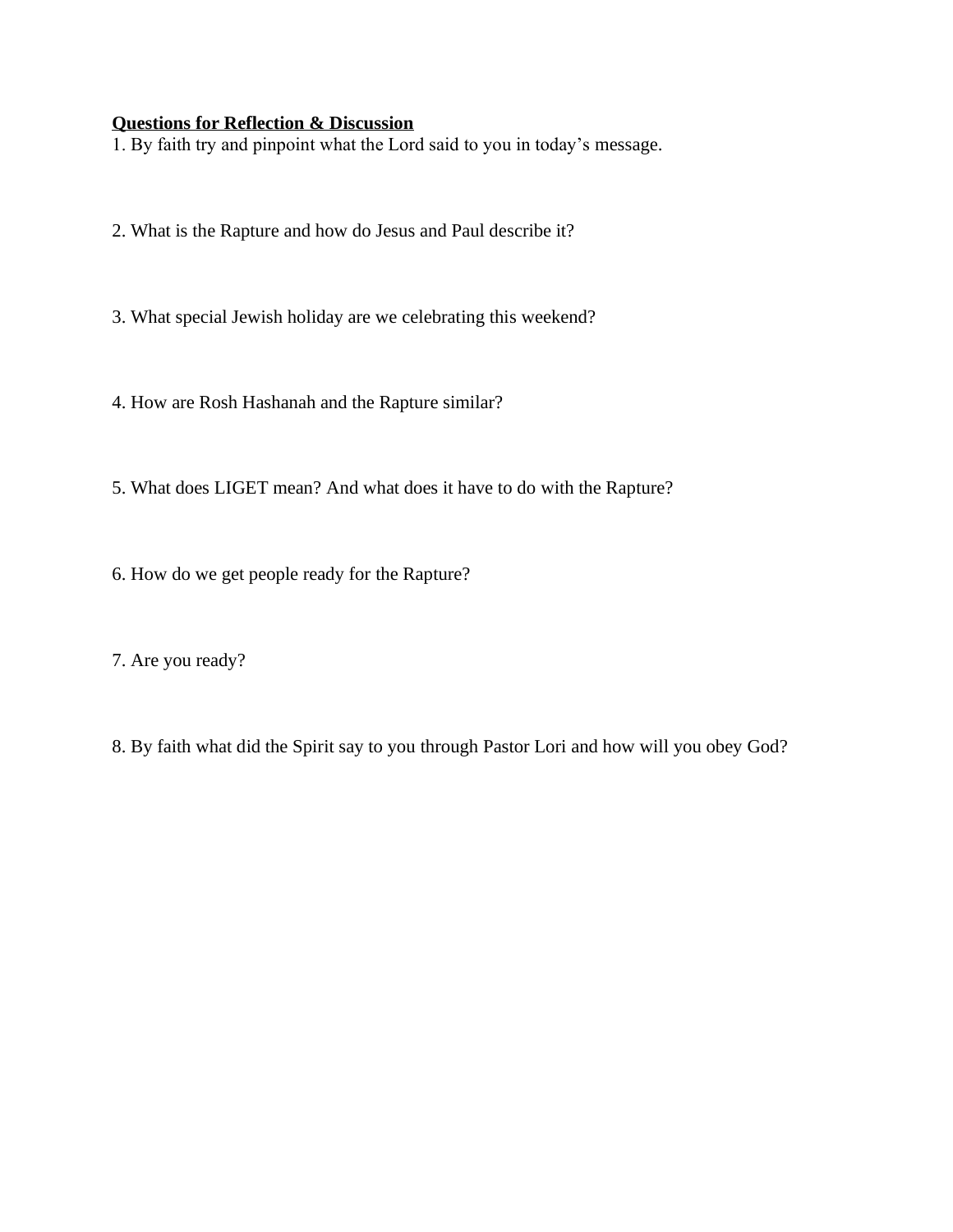## THE SECOND COMING **Week 6: The Coming Kingdom**

*Pandemic, protests, panic…is this the end?*

#### **Recap**

Week 1: The King is coming Application: Urgency Week 2: Labor Pains Application: Strong Faith Week 3: The Return of Israel Application: Watch and Pray Week 4: The Final Sign Application: Witness Week 5: The Rapture **Application:** Repent

"And then at last, the sign that the Son of Man is coming will appear in the heavens, and there will be deep mourning among all the peoples of the earth. And they will see the Son of Man coming on the clouds of heaven with power and great glory" (Matthew 24:30 NLT).

"8But you will receive power when the Holy Spirit has come upon you, and you will be my witnesses in Jerusalem and in all Judea and Samaria, and to the end of the earth" (Acts 1:8 ESV).

"Men of Galilee, why do you stand looking into heaven? This Jesus, who was taken up from you into heaven, will come in the same way as you saw Him go into heaven" (Acts 1:11 ESV).

"<sup>4</sup> On that day his feet shall stand on the Mount of Olives…<sup>9</sup> And the LORD will be king over all the earth" (Zechariah 14: 4, 9 ESV).

<sup>3</sup> Then the LORD will go out and fight against those nations as when he fights on a day of battle" (Zechariah 14:3 ESV).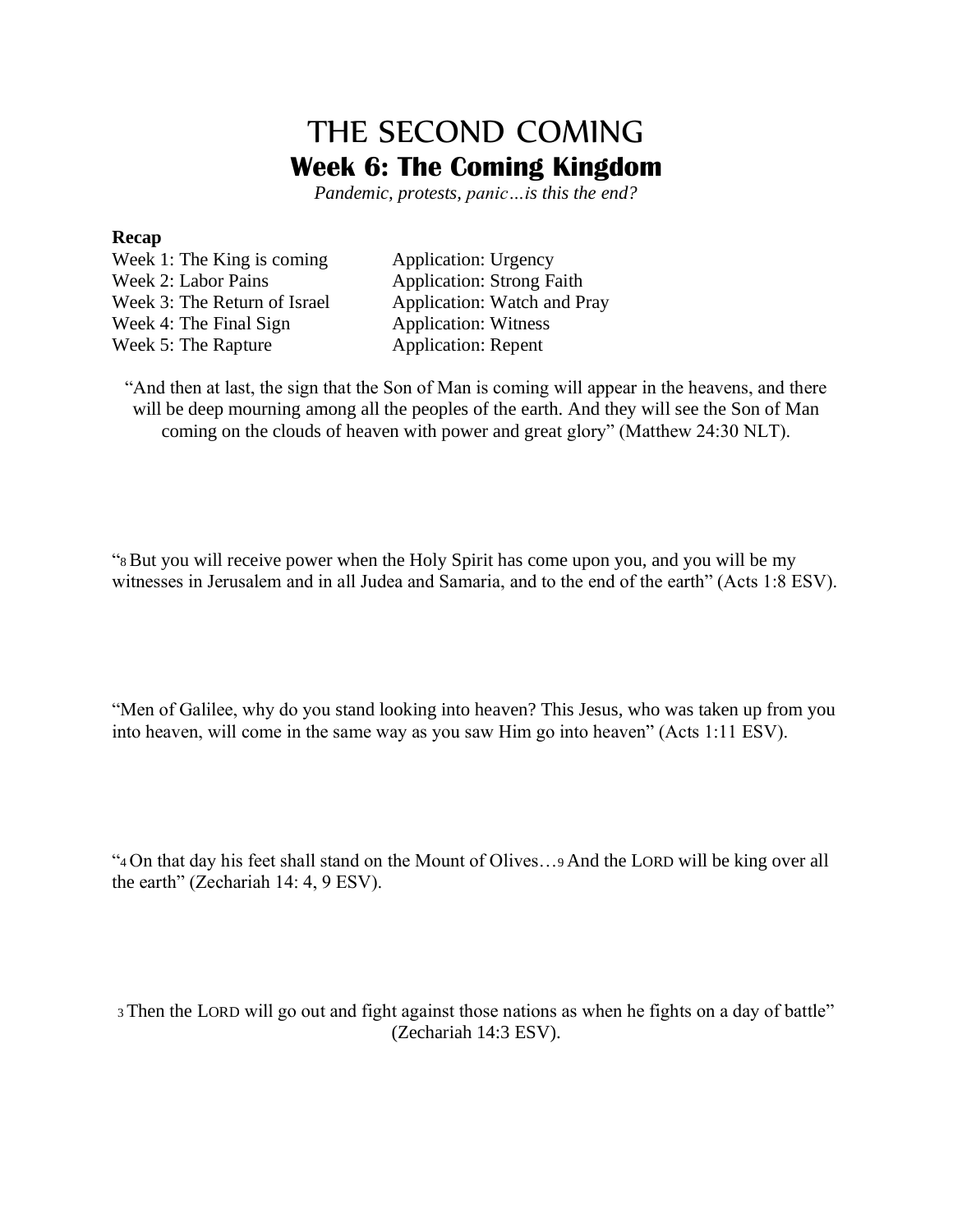"Vengeance is Mine" (Deuteronomy 32:35 NKJV).

"It is a dreadful thing to fall into the hands of the living God" (Hebrews 10:31 NIV).

"I wish I knew back then, what I know now?"

"Of the greatness of His government and peace there will be no end" (Isaiah 9:7 NIV).

*"What's this world coming to?"* vs. *"What is coming to the world?"*

"The claim that you cannot take your wealth with you to heaven is actually not true at all. The trick is to simply learn how to convert the currency of this age to that of the age to come." Joel Richardson (Messianic Jew)

#### **Questions for Reflection & Discussion**

1. By faith what did the Lord say to you in today's message?

2. What Jewish Holy Day coincides with our message on the Second Coming?

3. How are Yom Kippur and the Second Coming related? Any similarities?

4. Where will Jesus "land" and how do we know this?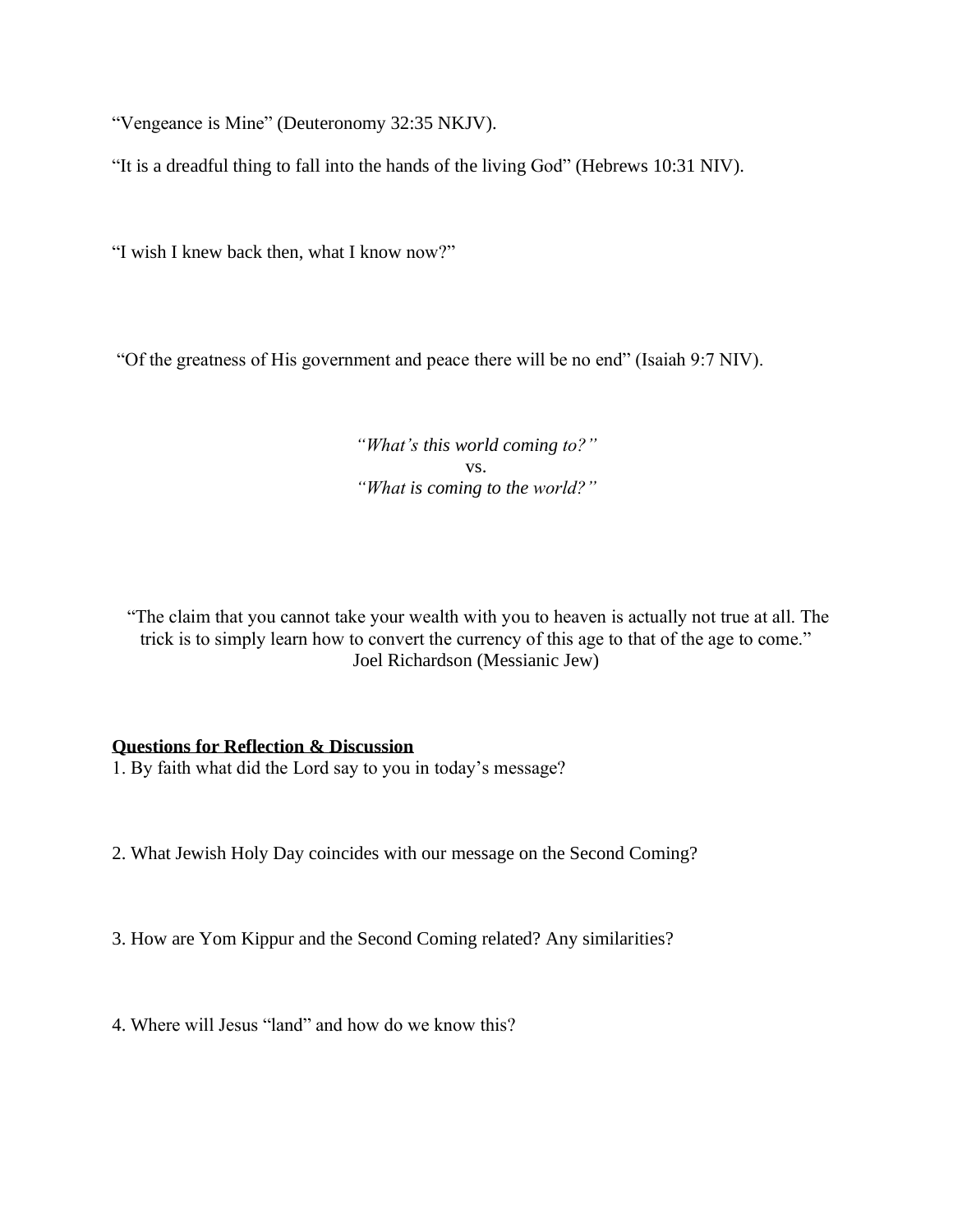5. Compare the Jesus of the First Coming with Jesus of the Second Coming.

6. Explain why you think this is important for people to know.

7. What will the Second Coming be like for unbelievers? For believers?

8. Explain "I wish I knew back then what I know now" as it relates to the final words of Christ.

9. Describe the Kingdom that Jesus will establish on Earth at His Coming.

10. How do we prepare for His Coming? Discuss "exchange."

11. By faith what did the Spirit say to you through Pastor Glenn and how will you obey God?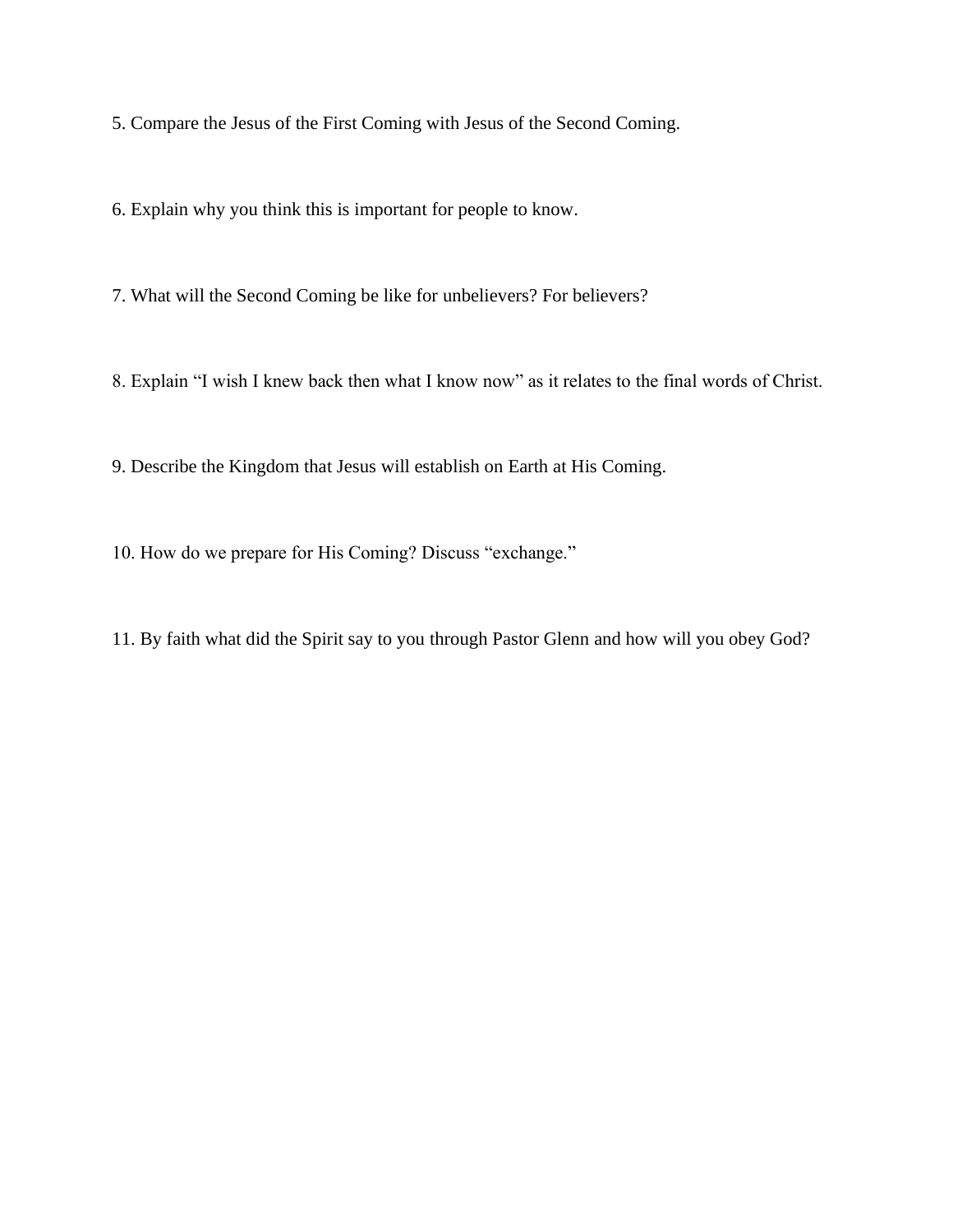## WHEN WILL JESUS RETURN? **Week 7: The Coming Kingdom**

*Pandemic, protests, panic…is this the end?*

#### **Recap**

| Week 1: The King is coming   |  |
|------------------------------|--|
| Week 2: Labor Pains          |  |
| Week 3: The Return of Israel |  |
| Week 4: The Final Sign       |  |
| Week 5: The Rapture          |  |
| Week 6: The Second Coming    |  |

Application: Urgency Application: Strong Faith Application: Watch and Pray Application: Witness Application: Repent Application: Exchange

"These are My appointed feasts, the appointed feasts of the Lord, which you are to proclaim as sacred assemblies" (Leviticus 23:2 NIV cf. Numbers 15:15-16).

#### THE SPRING FEASTS

| P<br><u> 1989 - Johann Barbara, martin a</u> |                                                                                                                                                                                                                                                                                                                                                                                                       | Pesach         |
|----------------------------------------------|-------------------------------------------------------------------------------------------------------------------------------------------------------------------------------------------------------------------------------------------------------------------------------------------------------------------------------------------------------------------------------------------------------|----------------|
| Ħ                                            | $\overline{\mathbf{B}}$ and $\overline{\mathbf{B}}$ and $\overline{\mathbf{B}}$ and $\overline{\mathbf{B}}$ and $\overline{\mathbf{B}}$ and $\overline{\mathbf{B}}$ and $\overline{\mathbf{B}}$ and $\overline{\mathbf{B}}$ and $\overline{\mathbf{B}}$ and $\overline{\mathbf{B}}$ and $\overline{\mathbf{B}}$ and $\overline{\mathbf{B}}$ and $\overline{\mathbf{B}}$ and $\overline{\mathbf{B}}$ a | Chag Hamatzot  |
| $\mathbf{F}$                                 |                                                                                                                                                                                                                                                                                                                                                                                                       | Yom Habikkurim |
| W<br><b>Contract Contract</b>                |                                                                                                                                                                                                                                                                                                                                                                                                       | Shavuot        |

"20Christ has indeed been raised from the dead, the firstfruits of those who have fallen asleep" (1 Corinthians 15:20 NIV).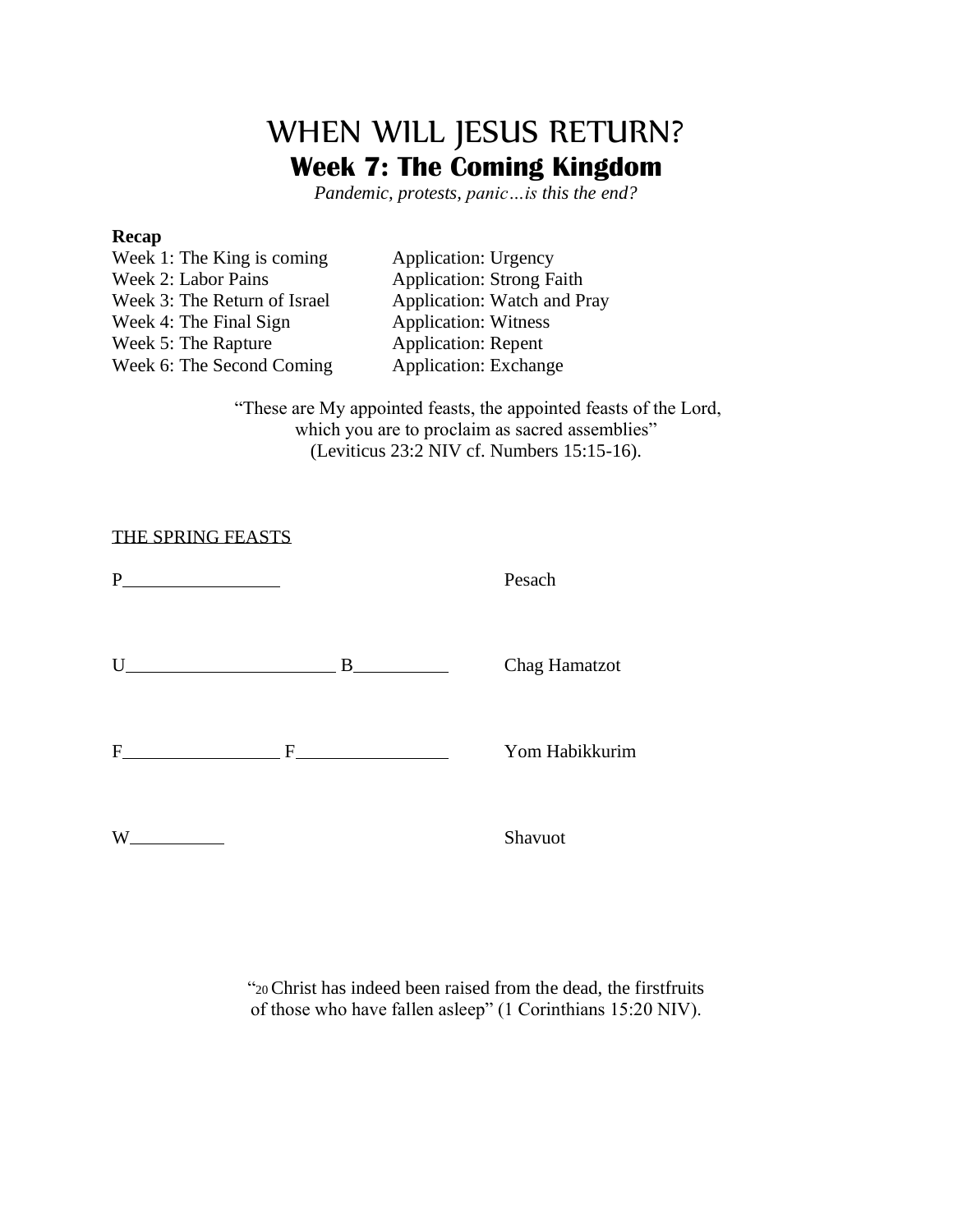THE FALL FEASTS

| T | Rosh Hashanah |  |
|---|---------------|--|
| A | Yom Kippur    |  |
| T | Sukkot        |  |

"<sup>31</sup> And he will send out his angels with a loud trumpet call, and they will gather his elect from the four winds" (Matthew 24:31 ESV).

| If Jesus had returned in 2020:                    |           |          |  |
|---------------------------------------------------|-----------|----------|--|
| Rapture (Rosh Hashanah):                          | 9/19/20   |          |  |
| 2nd Coming (Day of Atonement):                    | 9/28/20   |          |  |
| Millennial Kingdom (Tabernacles):                 | 10/3/2020 |          |  |
| If Jesus returns in 2021                          |           |          |  |
| Rapture (Rosh Hashanah):                          | 9/7/21    |          |  |
| 2nd Coming (Day of Atonement):                    | 9/16/21   |          |  |
| Millennial Kingdom (Tabernacles):                 | 9/21/21   |          |  |
| The secret is to look for the dates of the Fall F |           | of the L |  |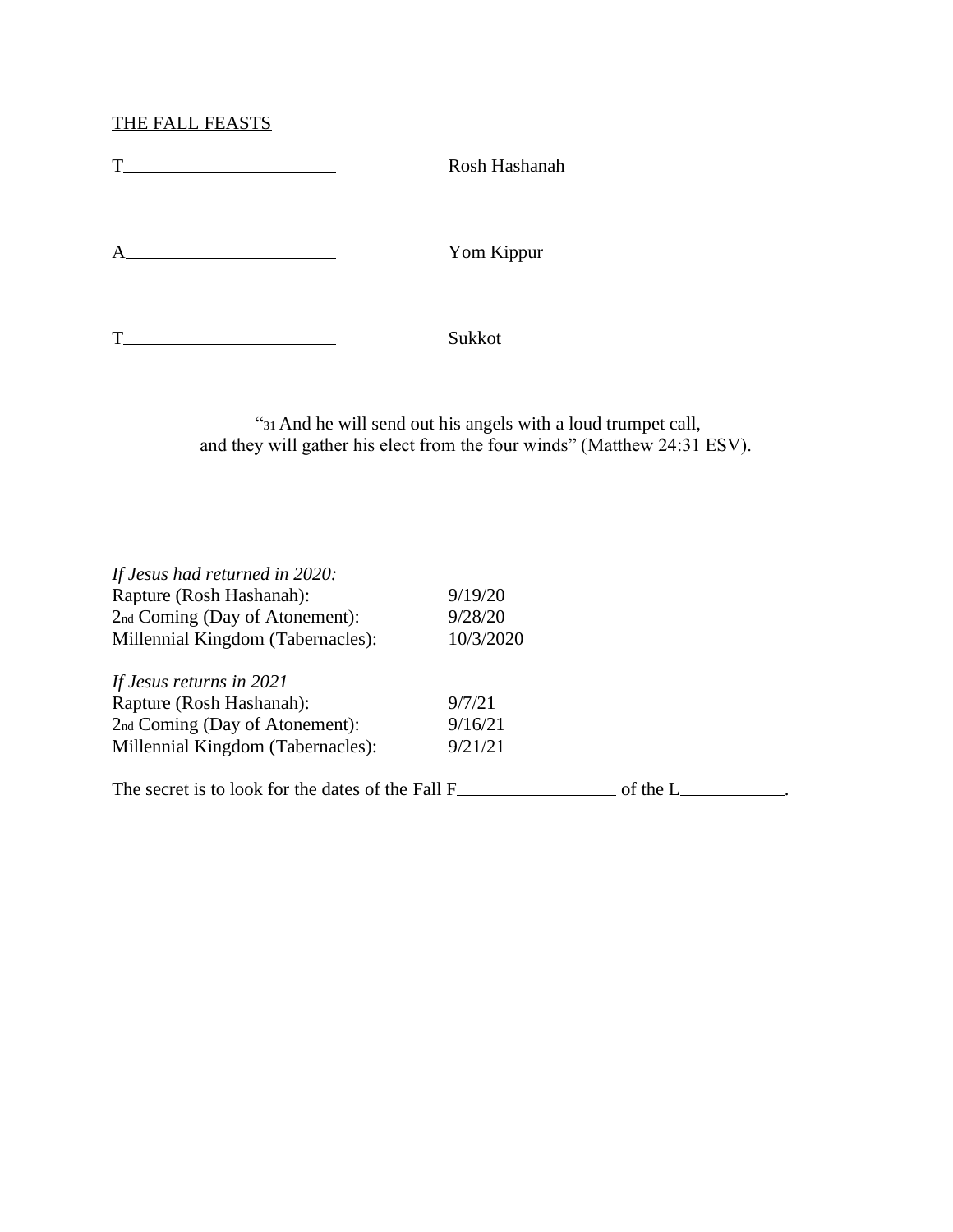#### **Questions for Reflection & Discussion**

1. By faith what did the Father say to you in this message?

- 2. What does Leviticus 23 say about "Jewish" feasts?
- 3. What are the major Feasts of Yahweh in the Spring?
- 4. What major events do they correspond with in the First Coming of Christ?
- 5. What are the major Feasts of Yahweh in the Fall?
- 6. What major events might they correspond with in the Second Coming of Christ?
- 7. Why should Christians pay close attention to the Feasts of the Yahweh?
- 8. What is *intentionality,* and how do you plan to be more intentional about your life in Christ?
- 9. By faith what did the Spirit say to you through Pastor Rich and how will you obey God?
- 10. Write your "Top 3" biggest downloads from The Coming Kingdom series.